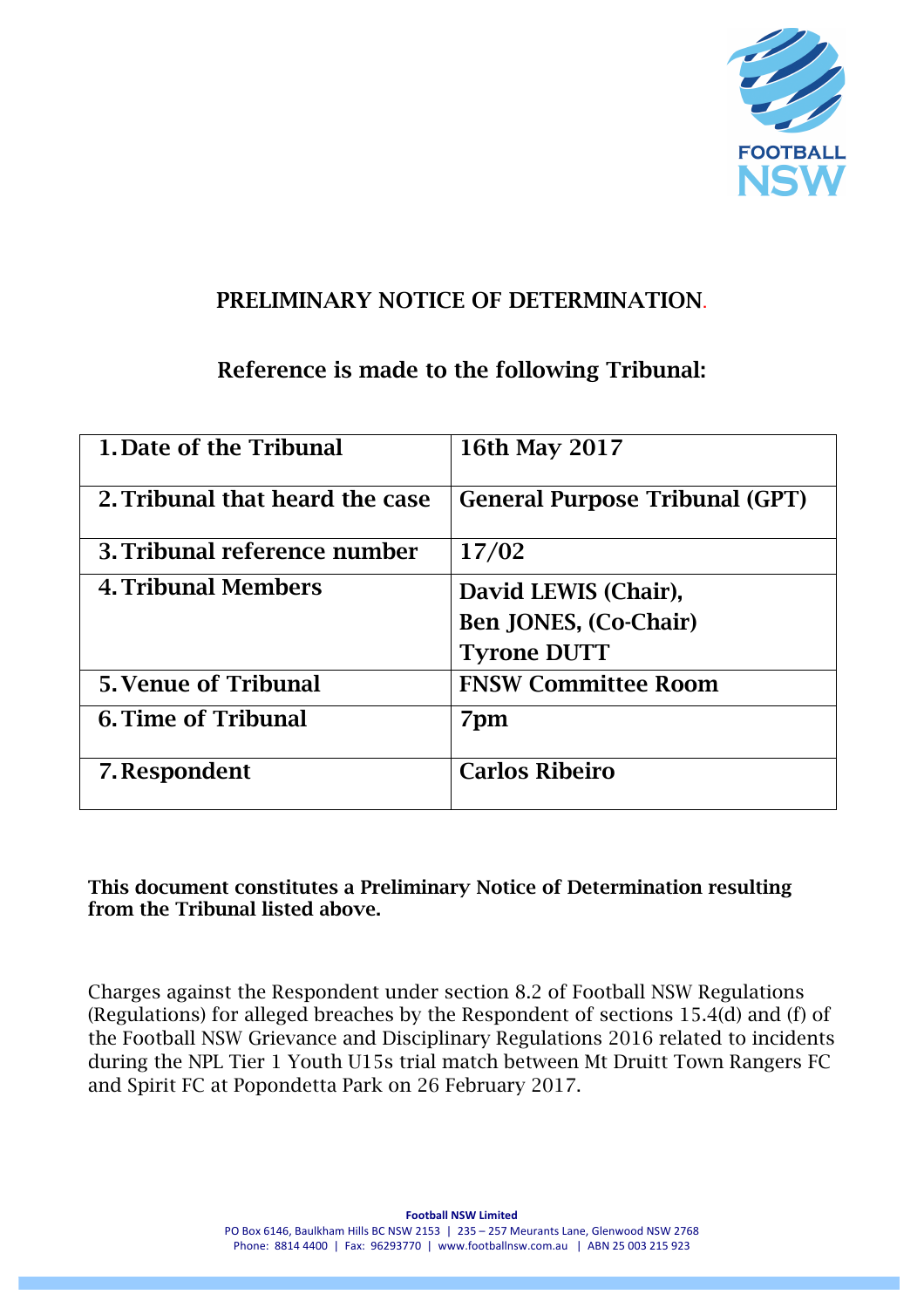## Summation of the Tribunal:

The Tribunal was advised that the Respondent refused to attend the Tribunal and had travelled overseas. His Club, MDTR, advised that they had deregistered the Respondent as he was unresponsive and unhelpful in relation to the Charges.

### Determination of the Tribunal:

The Respondent did not provide a Notice of Response and therefore did not enter a plea in relation to the Charges.

The Tribunal was satisfied that the conditions set out in clause 12.7 of the Regulations were met and as this was a serious Charge the Tribunal would proceed under clause 12.7(b) of the Regulations to impose sanctions for the Respondent's non-attendance.

#### Sanctions Imposed

The Tribunal suspended the Respondent from all football related activities until he appears before a Tribunal to answer the Charges.

FNSW is to record that suspension on his record so that he is ineligible to register for any Club until this matter has been heard.

Fines Imposed NIL.

Bonds Imposed Nil.

#### Additional Matters and Fees as per the Notice of Costs:

The Tribunal made no order as to costs.

**Football NSW Limited** 

PO Box 6146, Baulkham Hills BC NSW 2153 | 235 – 257 Meurants Lane, Glenwood NSW 2768 Phone: 8814 4400 | Fax: 96293770 | www.footballnsw.com.au | ABN 25 003 215 923